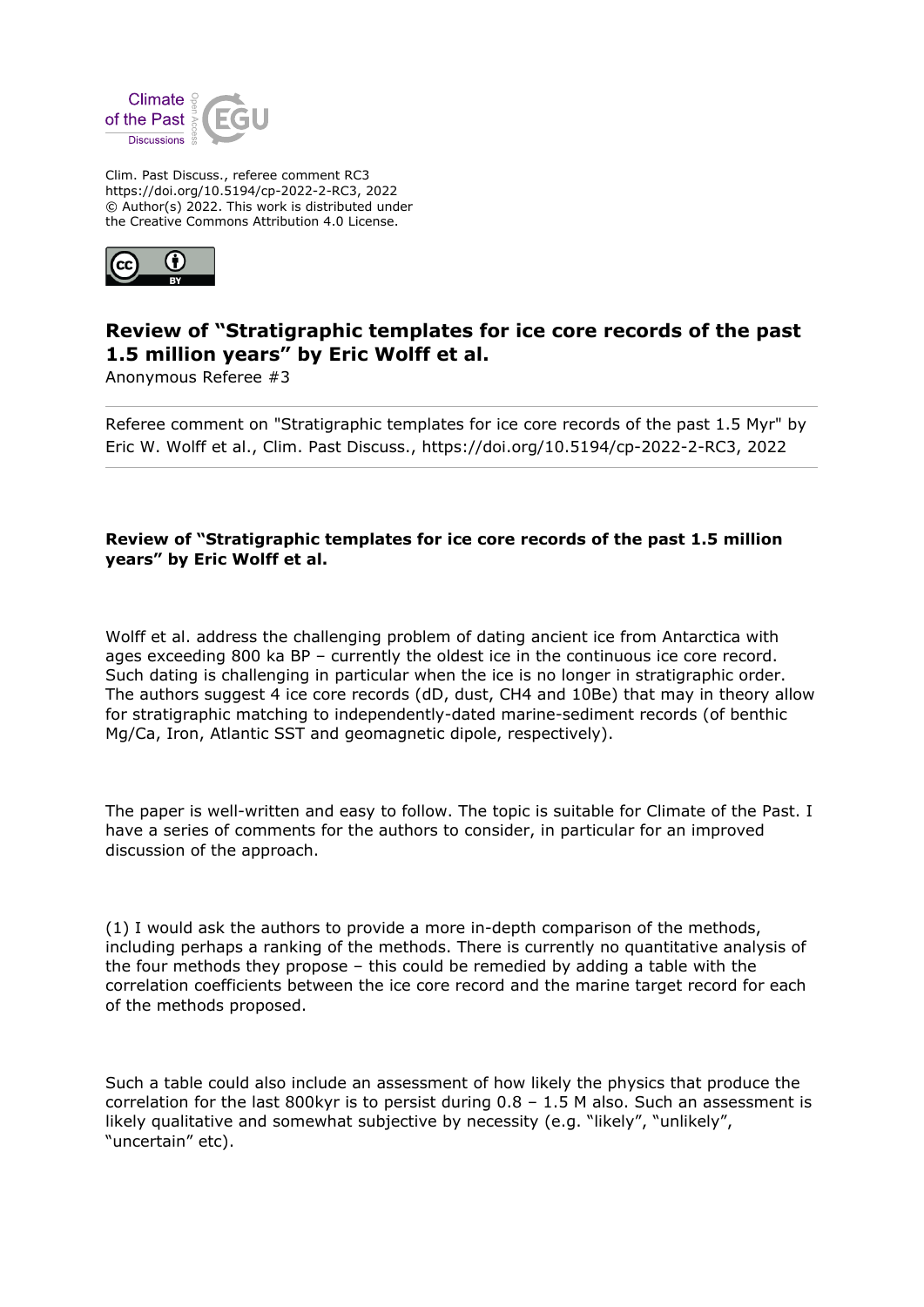A third entry into the table could for example be whether the method would allow for value-matching, or only the matching of sequences.

Combined, these elements would allow the reader to assess the relative usefulness of each method. The authors appear to give somewhat of a ranking of the four methods starting on line 366. The authors appear to favor the Dust-Fe matching over the dD-Mg/Ca matching – a choice that I agree with. This ranking is however never stated explicitly, or justified by the analyses.

(2) I have reservations about the dD to Mg/Ca matching. To me, one of the most exciting prospects of a 1.5 Ma ice core record would be to investigate the Antarctic dD climate record and its spectral properties. This possibility would be lost if it were wiggle-matched to the deep ocean temperature.

A surprising aspect of the 41-ka world is the absence of a precession (21 ka) signal in the benthic d18O. The hypothesis by Raymo et al. (2006), paper cited in the text, is that the NH and SH ice volume each responded to local precession forcing, yet this cancels out in the benthic d18O (and presumably also in benthic Mg/Ca) as the precession forcing is out of phase between the hemispheres. One of the key questions of a 1.5Ma ice core dD record is whether it has power in the precession band in the 41 ka world – the Raymo hypothesis requires that it does. If the dD record is wiggle matched to a benthic record, we would lose the ability to independently assess the differences in spectral content between such records – one of the key scientific objectives.

The authors suggest that the ODP 1123 benthic Mg/Ca resembles Antarctic dD so strongly because both are controlled by SH high-latitude SST. They follow the argument by Elderfield (2012) here (Lines 125-129). Antarctic dD also strongly resembles global benthic d18O (LR04), and it also strongly correlates with mean ocean temperature from ice cores (Shackleton et al., 2021; Fig. 3). I suspect that LR04 may actually give a better correlation to dD than ODP1123 Mg/Ca does (can you check/show?). Since bottom waters formed around Antarctica are at the freezing point, lowering Southern Ocean SST will not cool them further. It seems to me that global mean ocean temperature, the rate of bottom water formation, and circulation may all impact ODP1123 benthic Mg/Ca. ODP1123 certainly looks identical to LR04 (Elderfield 2012) in d18O, suggesting good connectedness to global ocean conditions.

For these reasons I would ask the authors to reconsider recommending wigglematching dD to ODP1123 as a dating strategy.

(3) could you elaborate on the temporal resolution needed to do the CH4 / planktic d18O matching, and whether this resolution is available in the planktic record (which is promised but unfortunately not shown). For example, planktic d18O misses a DO event around 778ka BP that is clear in the EDC CH4. Could there be DO events that are missed altogether by both records?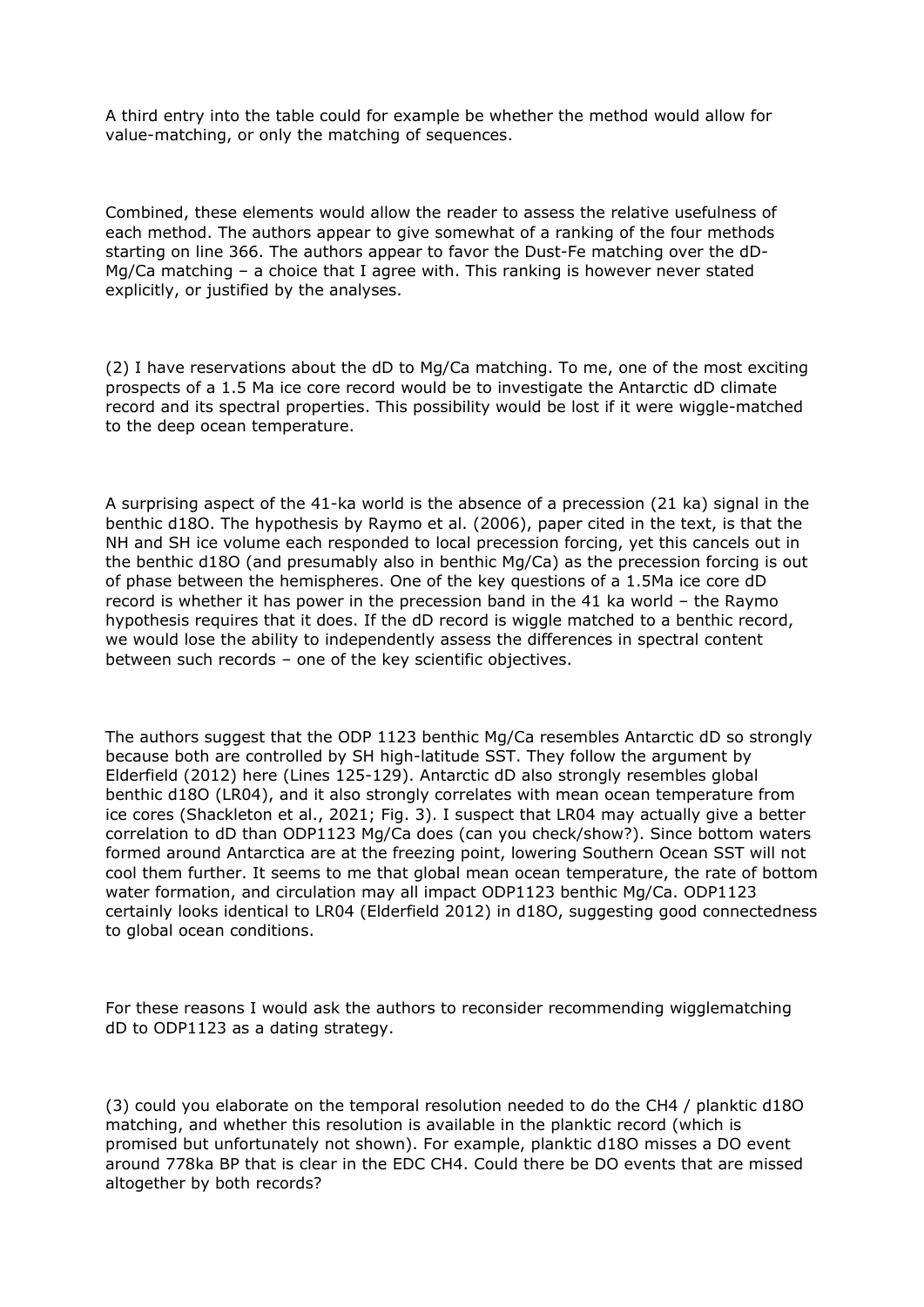(4) if Raymo et al. (2006) is right, the MPT reflects a transition from terrestrial to marine terminating Antarctic ice sheets. If so, could we get local Antarctic dust sources to contribute to the ice core record? Could this impact the dust matching?

(5) line-by-line comments:

Line 40-44: acknowledge the Japanese and US ice core communities are also working on this in funded projects.

Line 65: other tuning targets are air content and d18O-O2.

Line 115: I think both cited studies suggest dD is a proxy for site temperature – they just disagree as to what the correct calibration is.

Line 128: The temperature of the deep waters formed around Antarctica is probably always close to the freezing point. Could it not reflect the volume of deepwater formation, for example, and the mixture with other deep water masses?

Line 131: You could add Shackleton 2021 here too (new MOT data from MIS 4). In that paper she explicitly plots the very strong correlation between MOT and ice core d18O, which strengthens your argument as you correctly note.

Figure 3: is it possible to also plot the comparison as a Mg/Ca vs. dD scatter plot? That way the reader can assess the correlation better.

Line 146: can you give the correlation coefficient for the comparison?

Line 177-180: I fully agree with this sentiment, but feel the same logic can (should?) be applied to ODP 1123. The Benthic temperature has an imprint of southern high-latitude SST, but also of global ocean temperature, volume of deep water formation, circulation, etc.

Line 203: How good is the match? Can you quantify, e.g. via a correlation coefficient?